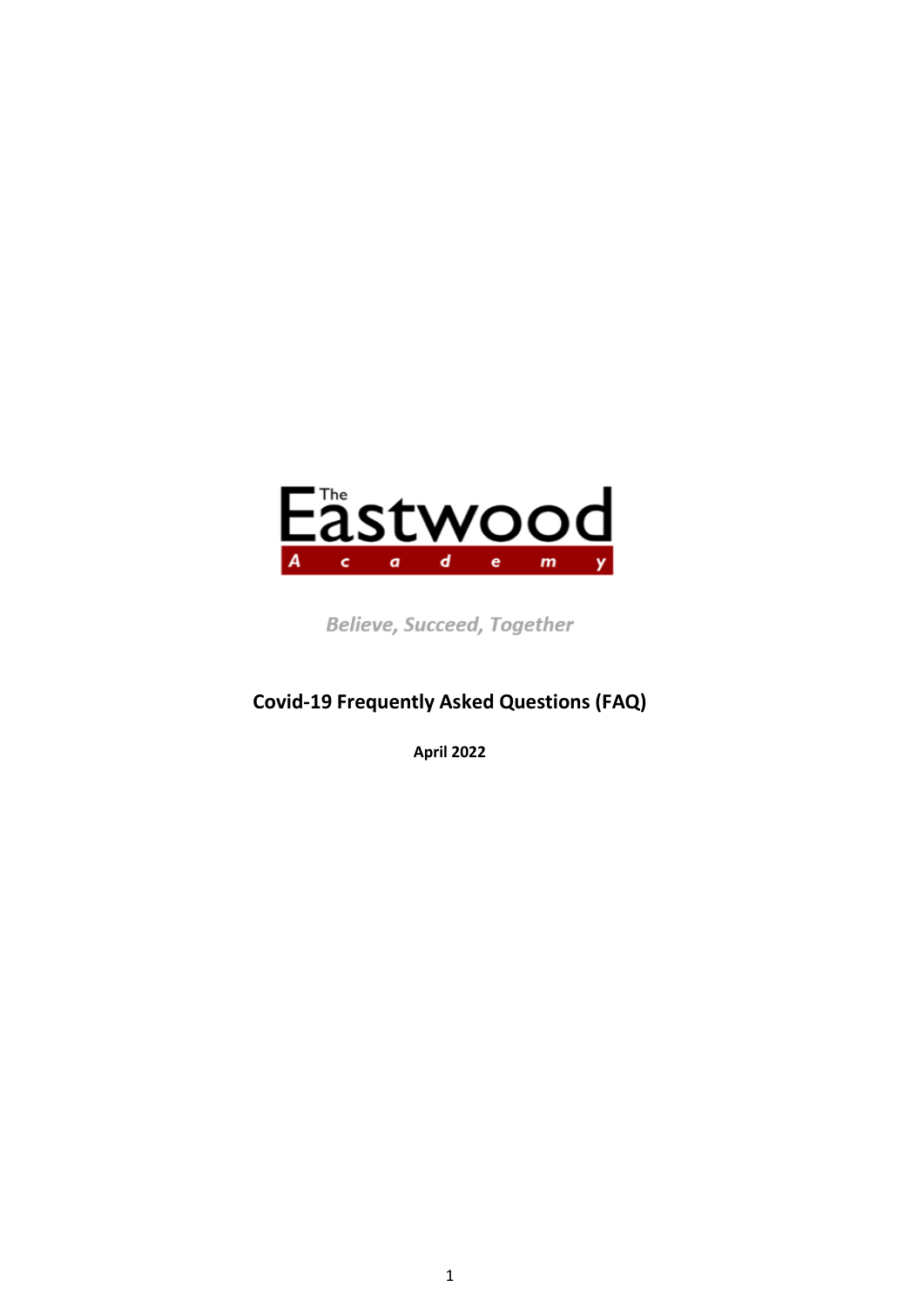# **Q1. What is the Government's current strategy for managing the Covid-19 pandemic?**

On 21<sup>st</sup> February, the Prime Minister announced in the House of Commons the Government's Covid-19 strategy i.e. ['Living with Covid-19'.](https://assets.publishing.service.gov.uk/government/uploads/system/uploads/attachment_data/file/1056229/COVID-19_Response_-_Living_with_COVID-19.pdf)

## **Q2. Does the Academy have a Covid-19 Risk Assessment?**

Yes. A risk assessment has been in place since March 2020, although from 24<sup>th</sup> March 2022, this has been incorporated into a general risk assessment.

## **Q3. Does the Academy have an Outbreak Management Plan?**

Yes. This is required under the [Contingency Framework](https://www.gov.uk/government/publications/coronavirus-covid-19-local-restrictions-in-education-and-childcare-settings?utm_source=25%20May%202021%20C19&utm_medium=Daily%20Email%20C19&utm_campaign=DfE%20C19) and published on the Academ[y website.](http://www.eastwoodacademy.co.uk/index.php/the-academy/covid-19-updates)

## **Q4. Have the symptoms of Covid-19 changed?**

In April 2022, the NH[S Covid-19 Symptoms in Adults](https://www.nhs.uk/conditions/coronavirus-covid-19/symptoms/main-symptoms/?utm_source=07%20April%202022%20C19&utm_medium=Daily%20Email%20C19&utm_campaign=DfE%20C19) an[d Symptoms in Children](https://www.nhs.uk/conditions/coronavirus-covid-19/symptoms/coronavirus-in-children/?utm_source=07%20April%202022%20C19&utm_medium=Daily%20Email%20C19&utm_campaign=DfE%20C19) were updated. Adults and children who have symptoms of a respiratory infection, including Covid-19, should follow the [UKHSA](https://www.gov.uk/guidance/people-with-symptoms-of-a-respiratory-infection-including-covid-19#symptoms-of-respiratory-infections-including-covid-19?utm_source=07%20April%202022%20C19&utm_medium=Daily%20Email%20C19&utm_campaign=DfE%20C19)  [Guidance.](https://www.gov.uk/guidance/people-with-symptoms-of-a-respiratory-infection-including-covid-19#symptoms-of-respiratory-infections-including-covid-19?utm_source=07%20April%202022%20C19&utm_medium=Daily%20Email%20C19&utm_campaign=DfE%20C19)

## **Q5. What happens if a member of staff develops symptoms of Covid-19?**

The Government's [Respiratory Infection Guidance](https://www.gov.uk/guidance/people-with-symptoms-of-a-respiratory-infection-including-covid-19?utm_source=01%20April%202022%20C19&utm_medium=Daily%20Email%20C19&utm_campaign=DfE%20C19) states the following:

*'If you have symptoms of a respiratory infection, such as Covid-19, and you have a high temperature or do not feel well enough to go to work or carry out normal activities, try to stay at home and avoid contact with other people, until you no longer have a high temperature (if you had one) or until you no longer feel unwell'.*

For recording purposes, from 19<sup>th</sup> April, the absence will be recorded as 'sickness'.

#### **Q6. What happens if a member of staff tests positive for Covid-19?**

There is no expectation or requirement that staff should test if they have symptoms. Where an individual chooses to test, and they test positive, the Government's [Respiratory Infection Guidance](https://www.gov.uk/guidance/people-with-symptoms-of-a-respiratory-infection-including-covid-19?utm_source=01%20April%202022%20C19&utm_medium=Daily%20Email%20C19&utm_campaign=DfE%20C19) states the following:

*'If you have a positive Covid-19 test result, try to stay at home and avoid contact with other people for 5 days after the day you took your test'.*

For recording purposes, from 19<sup>th</sup> April, the absence will be recorded as 'sickness'.

#### **Q7. What happens if a pupil develops symptoms of Covid-19?**

The Government's [Respiratory Infection Guidance](https://www.gov.uk/guidance/people-with-symptoms-of-a-respiratory-infection-including-covid-19?utm_source=01%20April%202022%20C19&utm_medium=Daily%20Email%20C19&utm_campaign=DfE%20C19) states the following:

*'Children and young people with mild symptoms such as a runny nose, sore throat, or slight cough, who are otherwise well, can continue to attend their education setting.*

*Children and young people who are unwell and have a high temperature should stay at home and avoid contact with other people, where they can. They can go back to school, college or childcare, and resume normal activities when they no longer have a high temperature and they are well enough to attend'.*